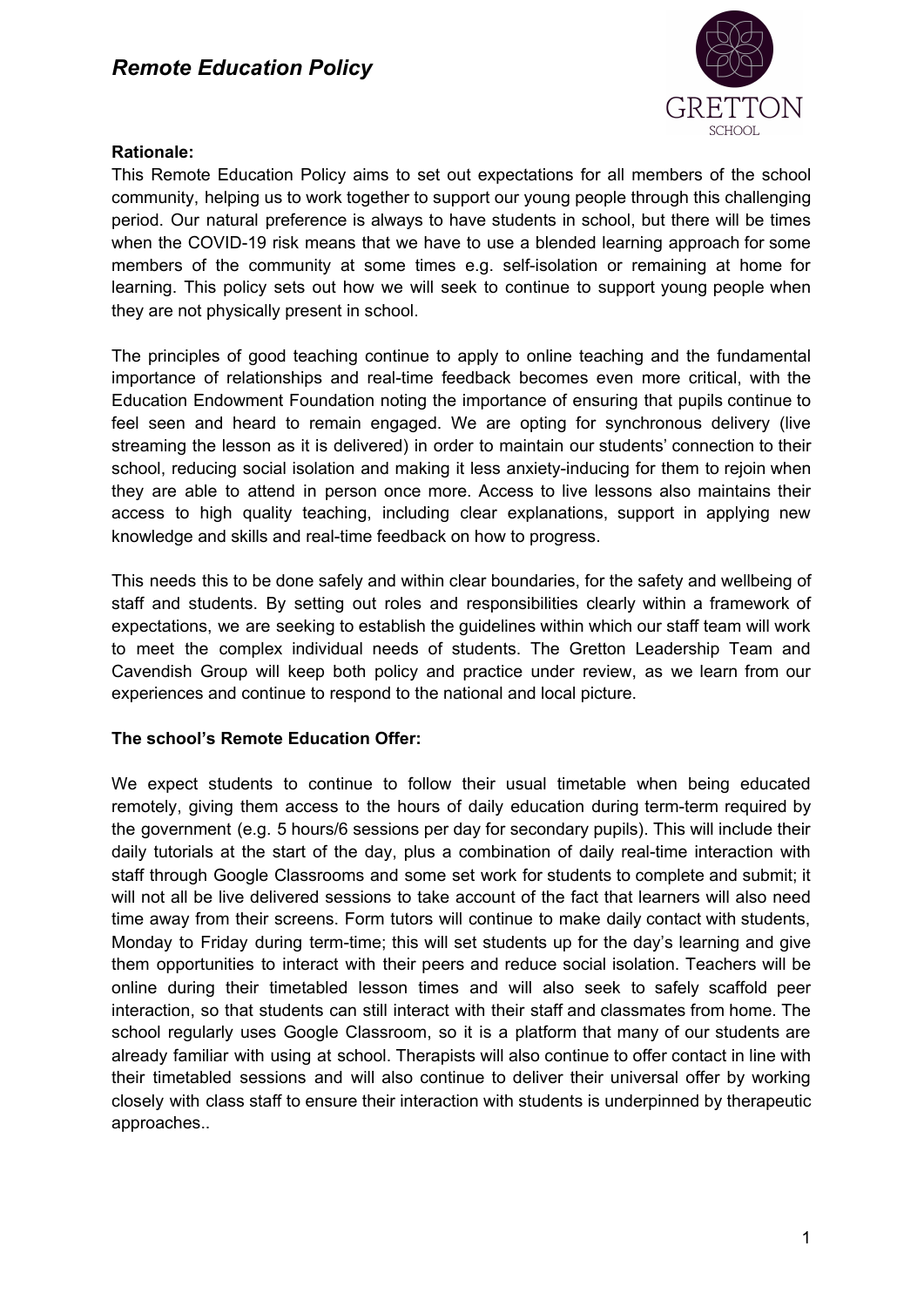

The school will continue to ensure that:

- Staff have access to Google Classrooms and have received basic training in its use.
- Students have Google Classroom logins.
- Students have Chromebooks provided by the school, which has appropriate protective software to support students to stay safe online.
- There are sufficient laptops/ chromebooks available for staff to use when hosting google-classrooms, either from school or from home.
- The school posts hard copies of work packs and learning support materials when parents express this as a preference.
- Staff from school will be making regular contact with parents/carers and students at home as part of our continued care e.g. 'Safe and well' calls are made if students are not engaging in the live Google Classroom sessions.

### **Teachers:**

Teachers will be available during their normal working hours, whether they are working in school or from home; they should not be in contact with students or families outside of these hours. If working from home, teachers will follow the school's dress code and make sure that the room they are using is quiet and minimises distraction. If necessary, they will use a selected background from Google Classroom. If a teacher is unavailable, they will follow the normal sickness and absence reporting procedures and alternative cover arrangements will be put in place.

Teachers are responsible for:

- Planning and teaching lessons which can be delivered in person and/or broadcast via Google Classroom.
- Setting work which reflects their normal timetable and the school's curriculum offer, with appropriate levels of differentiation to support students' needs.
- Consulting with Subject or Key Stage Leads if, in their professional judgement, a particular lesson or sequence of lessons should be postponed until face to face learning can resume (and identifying what will be taught instead).
- Reminding students as appropriate that the school rules apply online too, with reference to bullying and [behaviour](https://a515940e-7e52-44ce-94ab-e52a29f624d0.filesusr.com/ugd/19aab6_7090c7d00ace4794aecca00a06d4b534.pdf) policies and Individual Behaviour Plans as appropriate. This includes the **[Students'](https://a515940e-7e52-44ce-94ab-e52a29f624d0.filesusr.com/ugd/19aab6_77dc6fbf34f64e1d996551a74284e4eb.pdf) Mobile Phone Policy and practice**.
- Continuing to apply the principles of good teaching and learning, including opportunities for regular retrieval practice and providing worked examples and modelling to support learning.
- Managing allocated Teaching Assistants to provide additional support and guidance for students.
- Providing verbal feedback and marking written work in line with the school's policy; students who are educated remotely will continue to be awarded and receive points as they would if they were in school. Clear feedback will be given, verbally or in writing, recognising what has been done well and identifying ways in which work can be improved.
- Using a system of ongoing formative and summative assessments to determine progress, and recognise and support gaps in learning.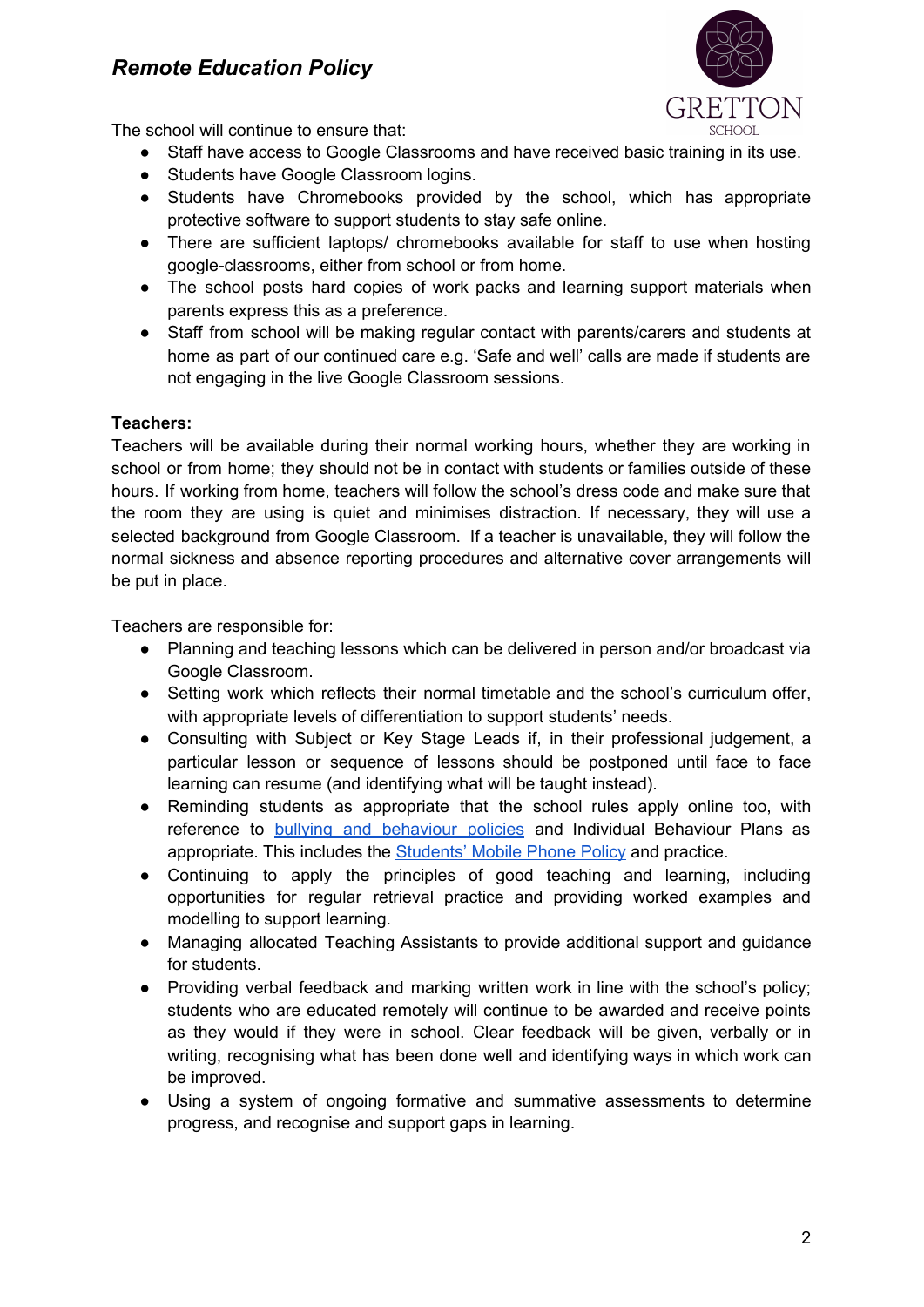

● Alerting The Pastoral and Safeguarding team of any concerns they have about students' welfare and attendance/engagement, in line with the school's Safeguarding Policy.

### **Teaching Assistants:**

Teaching Assistants will be available during their normal working hours, whether they are working in school or from home; they should not be in contact with students or families outside of these hours. If working from home, staff will follow the school's dress code and make sure that the room they are using is quiet and minimises distraction. If necessary, they will use a selected background from Google Classroom. If they are unavailable for work, they will follow the normal sickness and absence reporting procedures and alternative cover arrangements will be put in place where possible.

When assisting with remote education, Teaching Assistants are responsible for:

- Supporting the teacher and students through Google Classroom.
- Maintaining rapport and positive relationships with the student.
- Remind students as appropriate that the class rules apply online too, with reference to the student's Individual Behaviour Plan and the school's expectations re counter-bullying and positive behaviour as appropriate.
- Providing additional 1:1 support with set work e.g. watching a recorded video clip in chunks with the student, checking for understanding and then supporting them to apply this learning in the work set by the teacher.
- Reminding students of ways they can self-regulate and supporting them to take a break when needed before returning to learning.
- Alerting The Pastoral and Safeguarding team of any concerns they have about students' welfare and attendance/engagement, in line with the school's [Safeguarding](https://a515940e-7e52-44ce-94ab-e52a29f624d0.filesusr.com/ugd/e4d269_8762c424e19a47cd8a74ed2e943774d2.pdf) [Policy](https://a515940e-7e52-44ce-94ab-e52a29f624d0.filesusr.com/ugd/e4d269_8762c424e19a47cd8a74ed2e943774d2.pdf).

### **Middle Leaders e.g. SENCO and Subject Leads:**

In addition to their teaching responsibilities, middle leaders can continue to provide valued support and advice for colleagues.

- Reflecting with colleagues on the sequence of learning and whether some aspects of a unit of work will need to be revisited or delayed until face-to-face teaching resumes.
- Alerting colleagues to suitable resources they can use to enhance remote education and reduce workload.

### **Senior Leadership Team:**

Alongside their existing responsibilities, when the school is having to provide remote education, Senior Leaders are also responsible for:

- Coordinating and quality assuring the remote education provision.
- Ensuring that staff and students who are working remotely have access to suitable devices.
- Monitoring the security of remote learning systems, including data protection and safeguarding considerations.
- Ensuring that the school continues to provide additional support e.g. checking that students are safe and well during periods of remote education and providing meal vouchers to eligible families.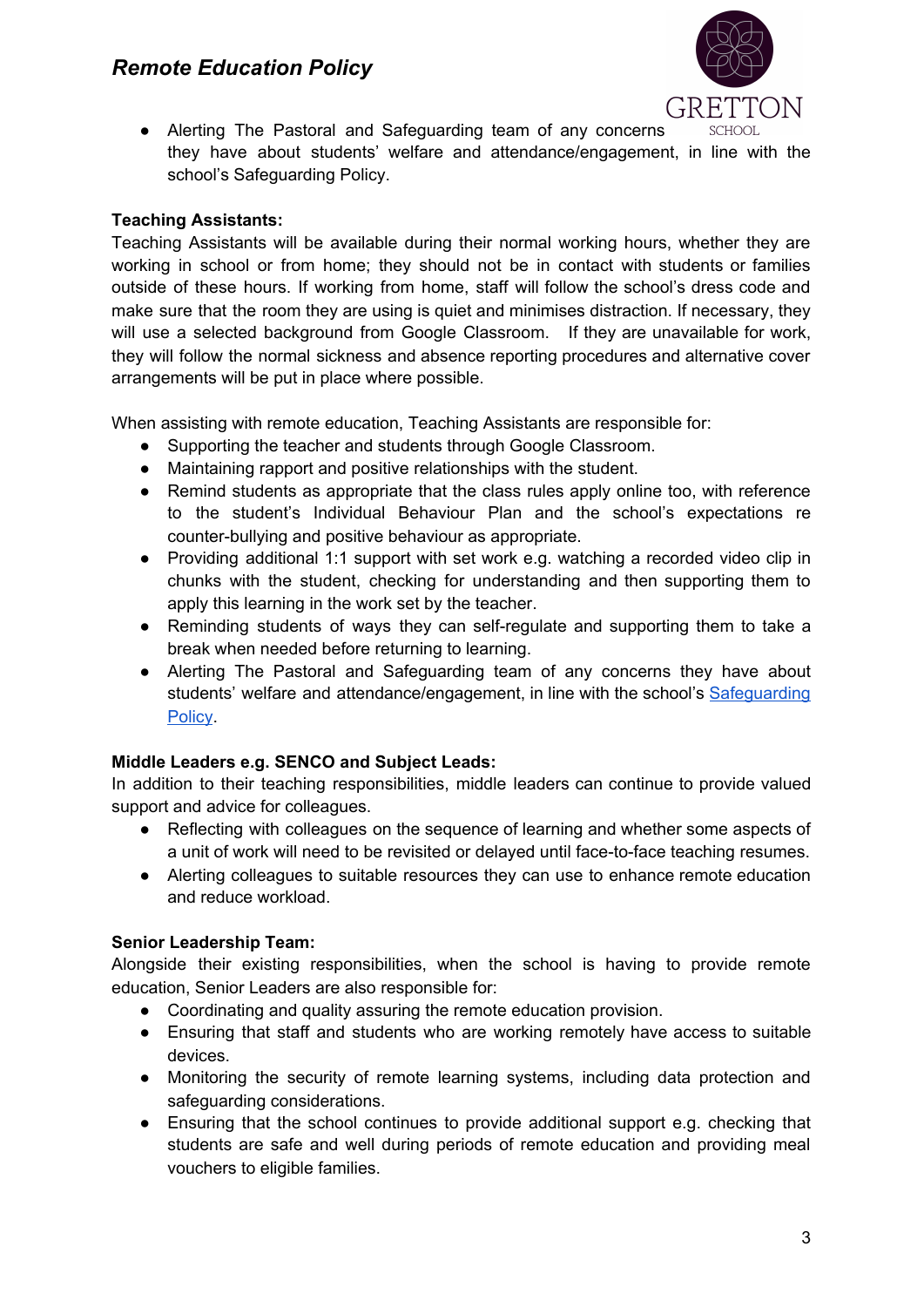

● Continuing to implement the school's safeguarding policy for students who are not physically attending school, working in partnership with families and other agencies.

### **Therapy Provision:**

Therapists will continue to provide virtual sessions as well as advice and guidance e.g. our Occupational Therapist can provide exercises which can be done at home without access to specialist OT and Sensory Integration equipment.

### **Students:**

We expect students who are remotely educated to:

- Engage with the Tutorial at the start of the day and attend lessons in line with their existing timetable.
- Engage with their familiar staff.
- Ask for help.
- Take breaks and use strategies that help them to feel calm and safe.
- Follow the school rules and their individual plans with support, advice and guidance.
- Use the school Chromebook or home device (with suitable parental controls) to access remote learning.
- Complete and submit the work set for them

### **Parents and carers:**

We recognise that having children at home places an additional strain on parents and carers and that many people are managing the competing demands of work plus providing support and care for other children and dependent people in the home.

We are *not* expecting parents to become teachers, but are outlining below some ways in which you can support your child with remote education.

- Maintain the regular daily routine as much as possible e.g. that students are awake and ready to engage with remote education activities in line with their usual timetable, including the tutorial at the start of the school day.
- Ensure that they use the school Chromebook to access Google Classroom, or a personal device with appropriate parental controls for online access. This supports our ability to keep all participating children safe online.
- Please let the Administration Team know as a matter of urgency if your child does not have access to a school device (Chromebook).
- If your child is unwell, communicate this to the school using the normal procedures and phone numbers.
- Show interest in and support for what they do achieve, whilst also acknowledging that remote education can be harder for some people.
- Contact the form tutor in the first instance if you have concerns about your child's safety or wellbeing while they are learning from home.

If, as parents or carers, you would prefer to receive written work packs or if you need additional resources e.g. writing and drawing materials, please tell us. Likewise, if parents or carers have questions, concerns or complaints about the quality of remote education, please raise these with the Leadership Team first and we will follow our [Complaints](https://a515940e-7e52-44ce-94ab-e52a29f624d0.filesusr.com/ugd/19aab6_50c9a22cedb840b392d76a71ba6521ba.pdf) [Procedure.](https://a515940e-7e52-44ce-94ab-e52a29f624d0.filesusr.com/ugd/19aab6_50c9a22cedb840b392d76a71ba6521ba.pdf)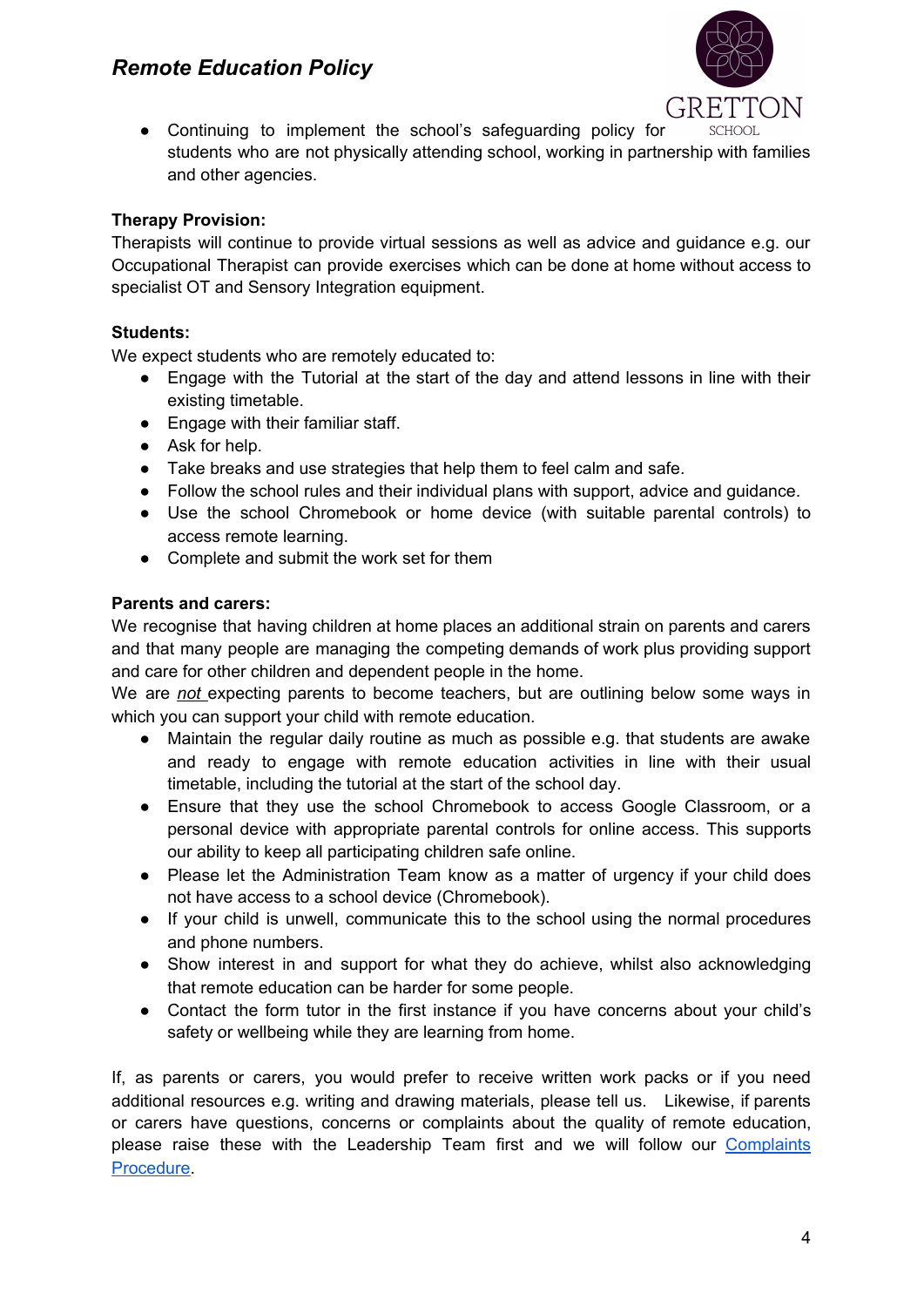

### **Cavendish Executive Team:**

As part of their ongoing governance responsibilities, the Executive Team will monitor the quality and compliance of the school's remote education provision. They will continue to support schools with appropriate levels of resource e.g. IT equipment.

They will also continue to support the schools to implement the testing procedures and other COVID-19 risk management strategies to minimise the risk to staff and students, with a view to students being able to access as much onsite education as possible this year.

### **Data Protection:**

We continue to adhere to our **Data [Protection](https://a515940e-7e52-44ce-94ab-e52a29f624d0.filesusr.com/ugd/19aab6_b448d8e30f7d4283b9e90040a1e204d4.pdf) and GDPR policy**.

Personal data is stored securely in our School Information Management System. Staff and students have school email accounts and Google Classroom is already set up so there should be no need for teachers to collect or share personal data as part of Remote Education provision.

School devices are password-protected and also have anti-virus, anti-spyware and web-filtering protection.

### **Safeguarding:**

The school will continue to implement the [Safeguarding](https://a515940e-7e52-44ce-94ab-e52a29f624d0.filesusr.com/ugd/e4d269_8762c424e19a47cd8a74ed2e943774d2.pdf) and Child Protection policy, including its ongoing focus on the safety and wellbeing of pupils who are not physically at school.

Online safety is also of paramount importance. We provide Chromebooks as part of our safeguarding duty; each device is installed with web-filtering software which helps us to protect all of the students engaging with Google Classroom and reduces the pressure on parents to monitor the safety of sites accessed during remote learning. However, no software is perfect and the period of national lockdown may increase the risk of people who wish to harm children finding ways to circumvent protective software. We encourage both staff and parents to continue to raise concerns promptly with the Safeguarding Team.

We expect students to continue to adhere to the school's policy on acceptable use of mobile phones, which precludes both texting during lessons *and* the use of photography or video-recording. Work can be submitted through the Chromebook and there is no need for students to use their phones during remote education sessions. Any misuse should be reported to the Headteacher, in line with the policy.

### **Monitoring and Review:**

Remote Education is a new and evolving phenomenon and it is important that we continue to learn from our own and others schools' experiences to refine our practice. The Leadership Team and Executive Team will continue to monitor the effectiveness of Remote Education throughout the Spring and Summer terms. The policy will be formally reviewed in August 2021.

This policy should be read in conjunction with:

The [Safeguarding](https://a515940e-7e52-44ce-94ab-e52a29f624d0.filesusr.com/ugd/e4d269_8762c424e19a47cd8a74ed2e943774d2.pdf) and Child Protection Policy